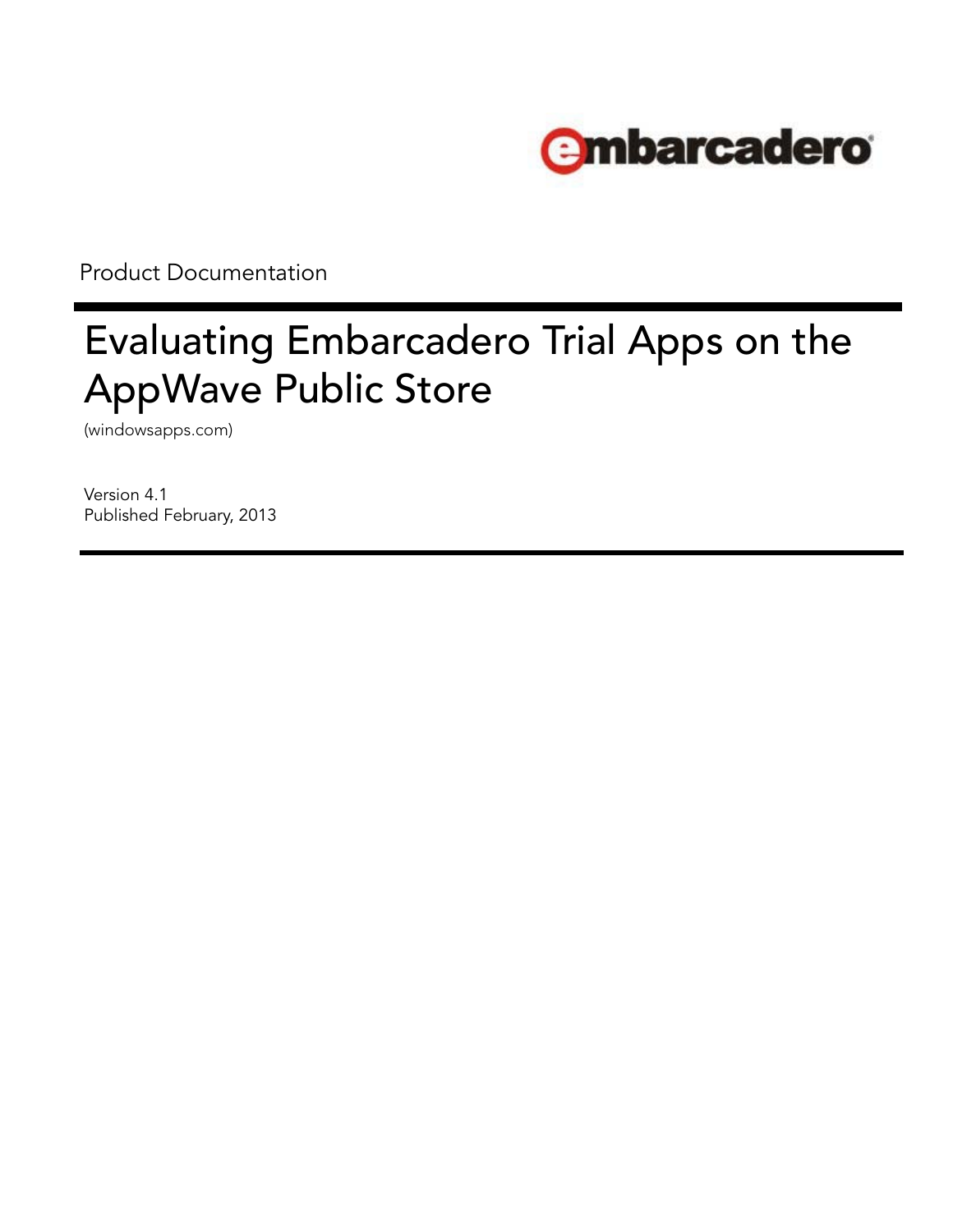© 2013 Embarcadero Technologies, Inc. Embarcadero, the Embarcadero Technologies logos, and all other Embarcadero Technologies product or service names are trademarks or registered trademarks of Embarcadero Technologies, Inc. All other trademarks are property of their respective owners.

Embarcadero Technologies, Inc. is a leading provider of award-winning tools for application developers and database professionals so they can design systems right, build them faster and run them better, regardless of their platform or programming language. Ninety of the Fortune 100 and an active community of more than three million users worldwide rely on Embarcadero products to increase productivity, reduce costs, simplify change management and compliance and accelerate innovation. The company's flagship tools include: Embarcadero® Change Manager™, CodeGear™ RAD Studio, DBArtisan®, Delphi®, ER/Studio®, JBuilder® and Rapid SQL®. Founded in 1993, Embarcadero is headquartered in San Francisco, with offices located around the world. Embarcadero is online at www.embarcadero.com.

February, 2013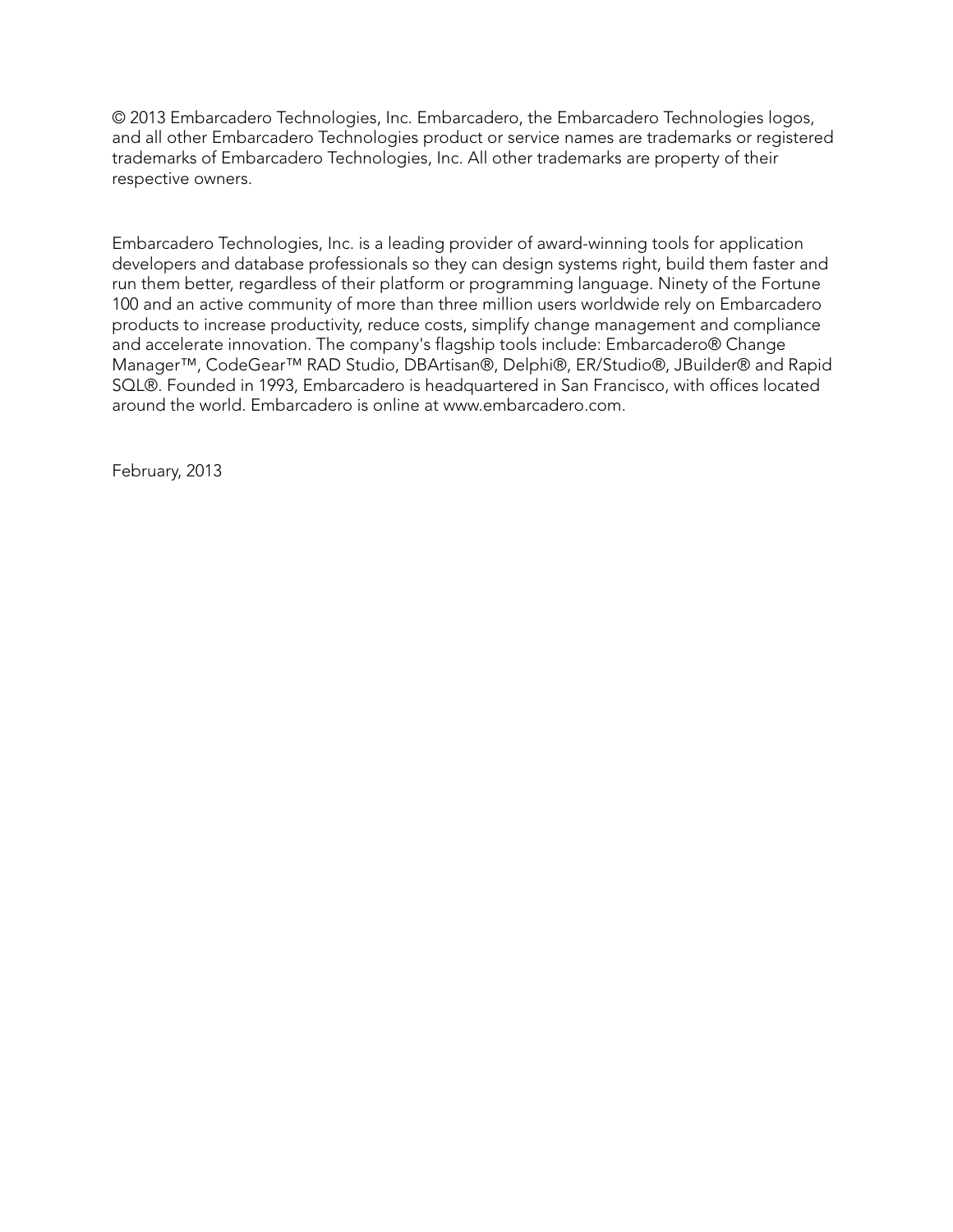## **Contents**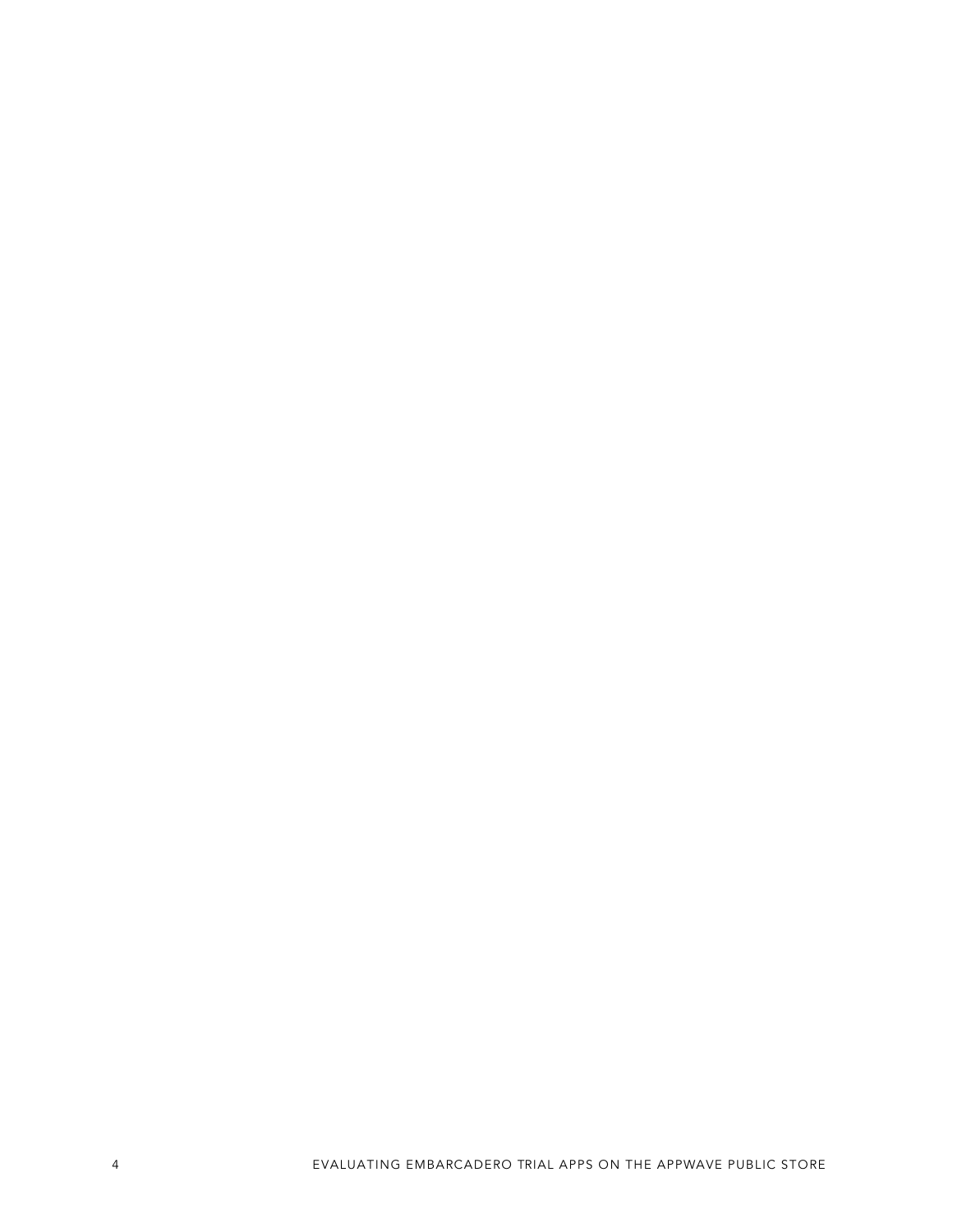#### <span id="page-4-0"></span>WELCOME

Thank you for your interest in evaluating Embarcadero Technologies, Inc. (EMBT) products. This guide helps you get up and running with your trial software. For additional information see the Readme and Quick Start quides at [docs.embarcadero.com](http://docs.embarcadero.com); you will also find more detailed information about our products in the user, administrator, and reference guides.

Free Embarcadero product trials have always been available to users via our product and trial website pages (example: [http://www.embarcadero.com/downloads\)](http://www.embarcadero.com/downloads). These trials are delivered as user-installable software with short-term trial licenses.

This document describes a new and alternative product trial experience removing the need for you to download, install, and activate in the traditional sense. Where available, you can now benefit from a more "instant trial" experience based on application streaming from a cloud-based AppWave Public Store [\(windowsapps.com](http://windowsapps.com)). You access it by using the AppWave Browser that installed to your desktop when you first accessed the trial. To return to your trial, open the AppWave Browser and go to the folder **Managed Apps** and select the trial app. You can also manually create a desktop shortcut (right-click the icon, select **Create shortcut on Desktop**), for a faster launch outside AppWave Browser.

#### <span id="page-4-1"></span>ACQUIRING AN EMBT TRIAL APP

1 Browse to [www.embarcadero.com.](http://www.embarcadero.com)

| <b>e</b> mbarcadero                              |                                 |                  | <b>Free Trials</b>               | <b>Buy Now</b>    |
|--------------------------------------------------|---------------------------------|------------------|----------------------------------|-------------------|
|                                                  |                                 |                  |                                  |                   |
| <b>Products</b>                                  | <b>Company</b>                  | <b>Resources</b> | <b>News, Events, &amp; Blogs</b> | <b>Solutions</b>  |
| Page Number                                      |                                 |                  |                                  |                   |
| <b>All-Access</b>                                |                                 |                  |                                  |                   |
| AppWave                                          |                                 |                  |                                  |                   |
| <b>Architecture &amp; Modeling</b>               |                                 |                  |                                  |                   |
| <b>Application Development</b>                   |                                 |                  | <b>Idio XE3</b>                  |                   |
| <b>Development</b>                               | Database Management &           |                  |                                  |                   |
|                                                  | <b>Performance Optimization</b> |                  | ative way to share,              |                   |
| <b>Embedded &amp; Workgroup</b><br><b>DDMCoc</b> |                                 |                  | publish your data models         |                   |
| <b>All Products</b>                              |                                 |                  |                                  |                   |
|                                                  |                                 |                  |                                  | <b>Learn More</b> |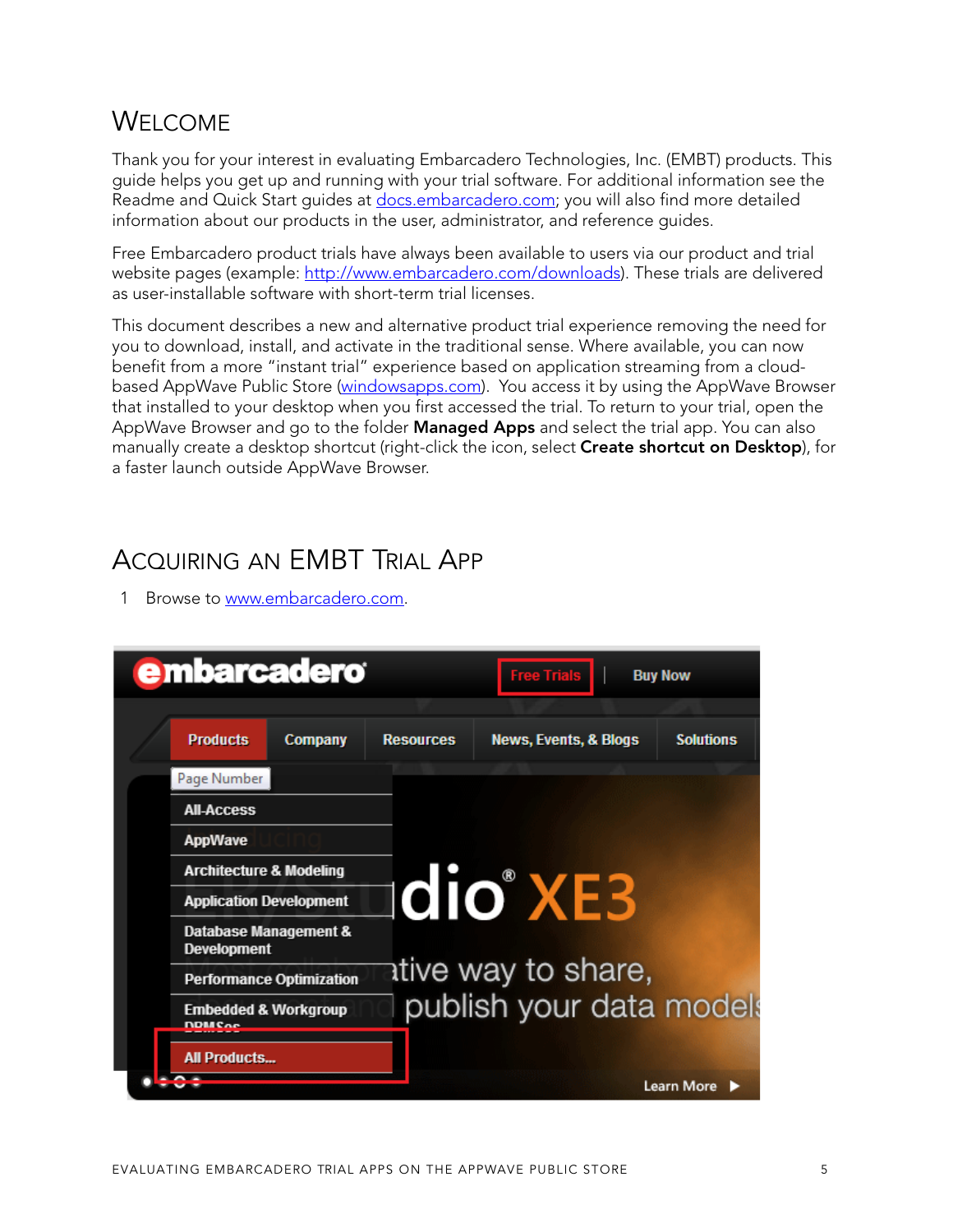..

- 2 Click **Free Trials** or **All products** and the **Trials** page opens.
- 3 Select the app you want to evaluate and click **Instant Trial**.

| Home ▶ Products ▶ FREE TRIALS<br><b>Download Free Trials</b>                                                       |                                                                   |
|--------------------------------------------------------------------------------------------------------------------|-------------------------------------------------------------------|
| <b>Architecture and Modeling</b>                                                                                   |                                                                   |
| <b>ER/Studio® XE3</b><br>tools for enterprise data and information<br>architecture, Learn More<br>Trial Download + | Innovative data, process and UML modeling                         |
| ER/Studio <sup>®</sup> Data Architect<br>Data modeling tool for designing and<br><b>Instant Trial</b>              | understanding your databases. Learn More<br>or Download Installer |
| ER/Studio <sup>®</sup> Software Architect<br>Visually analyze and design complex<br>Learn More                     | applications on the UML 2.0 specification.                        |
| <b>Instant Trial</b>                                                                                               | or Download Installer                                             |

4 Sign in to the AppWave Public Store (AppWave) by entering the email address and password you used to create your AppWave account or you can enter the email address associated with your Embarcadero Developer Network (EDN) account.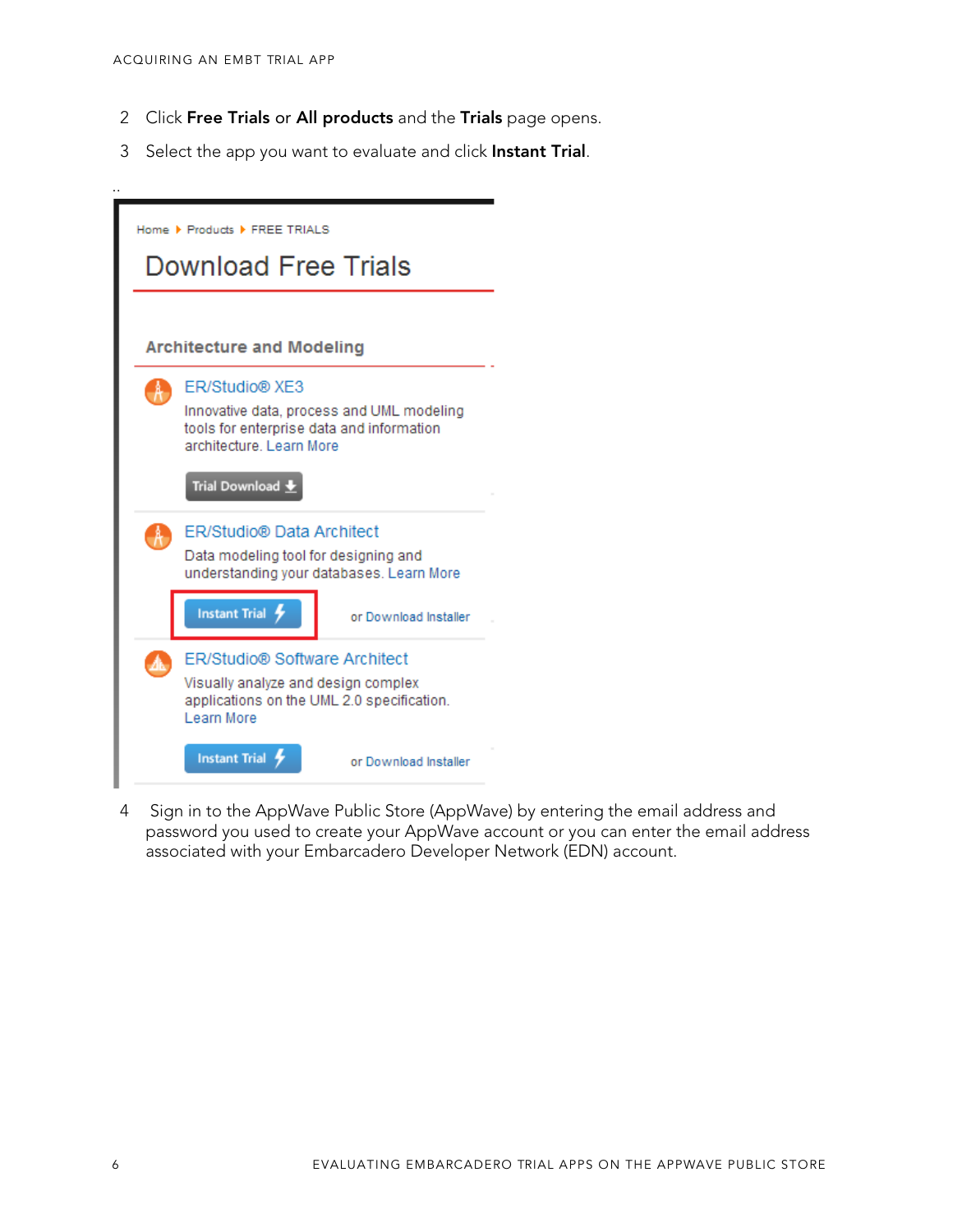|              | Thank You For Choosing<br><b>DBArtisan<sup>®</sup></b> - Trial<br><b>Embarcadero Technologies, Inc.</b><br>Sign in using your Embarcadero EDN or AppWave account. Don't have an<br>account? No problem. Create one in 30 seconds and get your software right<br>away!      | Sign In<br><b>Enter Your Email Address</b><br>Password                      |
|--------------|----------------------------------------------------------------------------------------------------------------------------------------------------------------------------------------------------------------------------------------------------------------------------|-----------------------------------------------------------------------------|
| E<br>system. | New to the Instant Trial Experience? Here is What Will Happen<br>$\mathbf{z}$<br>or \$100 Km<br><b>Lincham Ema</b><br>The AppWave Browser will begin<br>When it is ready, the app will be<br>streaming the instant trial to your<br>launched and you can begin your trial. | Don't have an account? Create one.<br>Sign In<br>Please sign in to continue |
|              | Note: Depending on your web browser and operating system, you may need to approve one or<br>more security dialogs to accept this installation<br>nbarcadero                                                                                                                |                                                                             |

- **NOTE:** If you don't have an AppWave (or EDN) account, click **Create one** and the registration page appears where you can create an account. You are then automatically signed into AppWave.
- 5 Click **Start Your Trial** and the AppWave Launcher executable starts to download.
	- **NOTE:** Depending on what operating system you are using, you may be asked to accept the download request.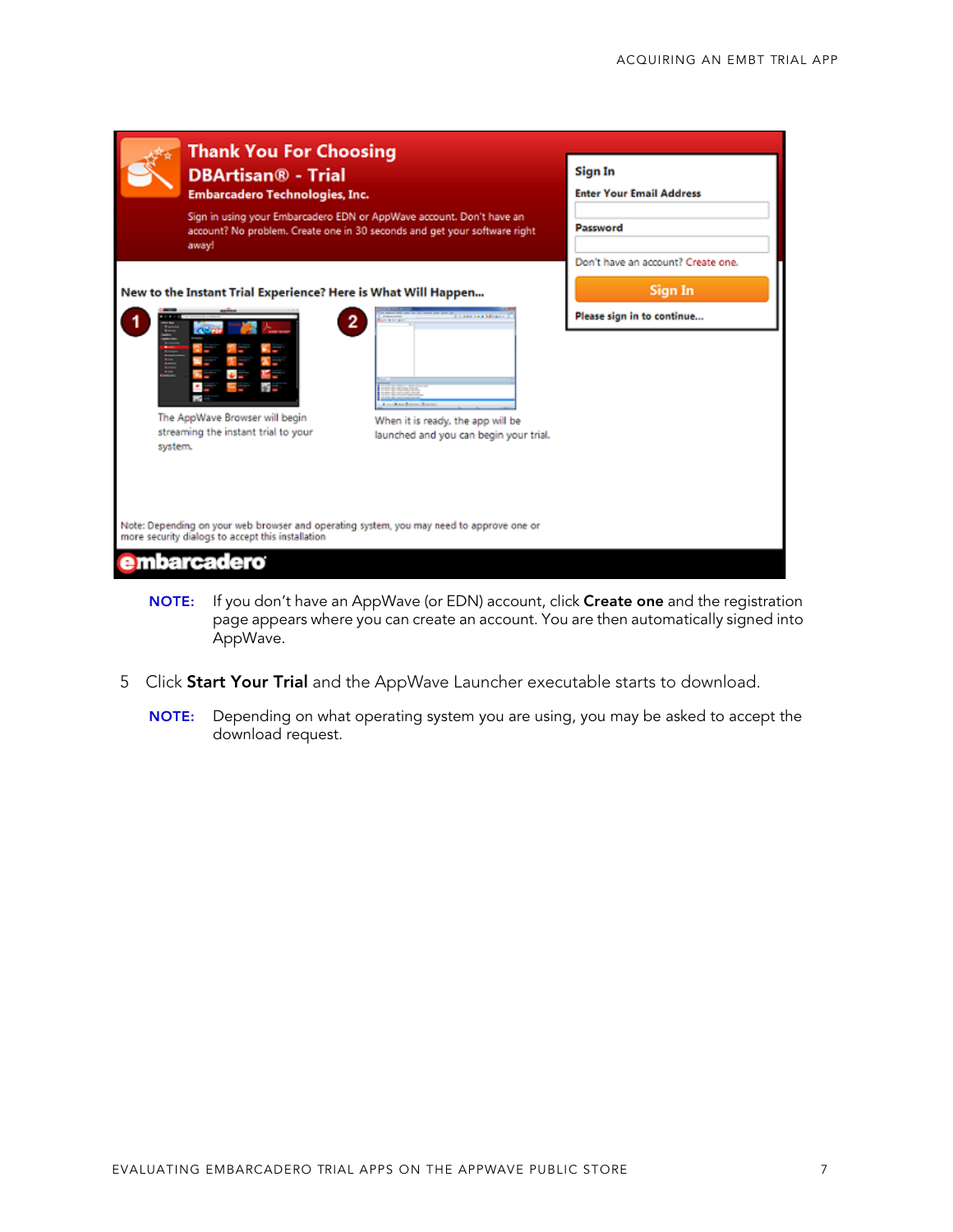

#### **embarcadero**

6 Since this is the first time you are experiencing the AppWave Public Store, the AppWave Browser executable is downloaded, installed, and then automatically starts the AppWave Browser.

This is a one-time event. Once the AppWave Browser is installed on your system, you now have easy access to all other EMBT Trial software and 800+ other free apps.

**NOTE:** • If your Windows account does not have administrative privileges, you may need to provide administrator credentials to install AppWave. • Depending on your Internet browser settings, you may receive the following messages. On each dialog, click **Run**.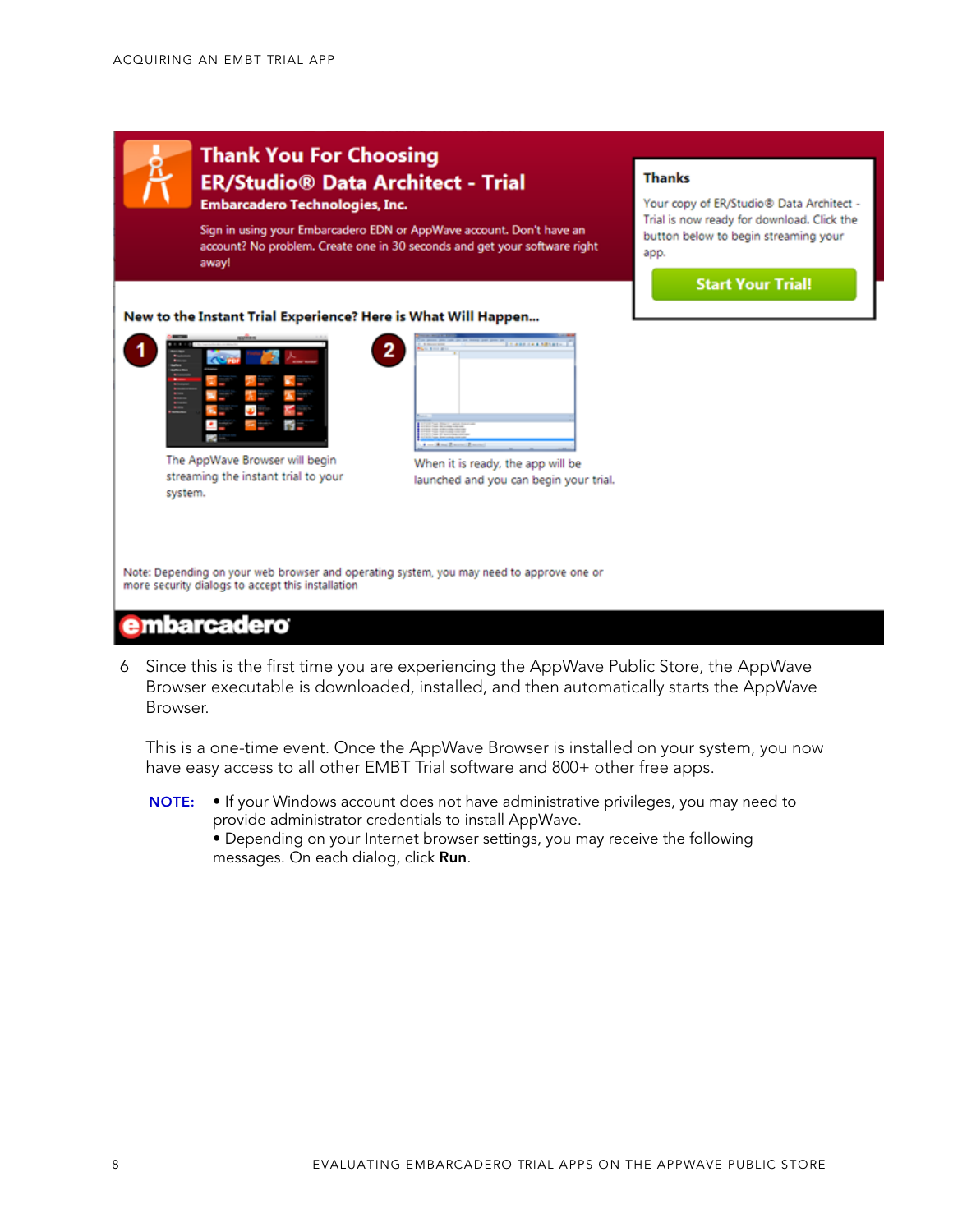| 0% of e933112e38f4cce5fb09de1a4.exe from w<br>ь                                                                                                                                          | Verifying  3112e38f4cce5fb09de1a4.exe from www = [T] X<br>hito                                                                                                                                                                                                                                                               |
|------------------------------------------------------------------------------------------------------------------------------------------------------------------------------------------|------------------------------------------------------------------------------------------------------------------------------------------------------------------------------------------------------------------------------------------------------------------------------------------------------------------------------|
| <b>File Download - Security Warning</b>                                                                                                                                                  | <b>Internet Explorer - Security Warning</b>                                                                                                                                                                                                                                                                                  |
| Do you want to run or save this file?<br>Name: r-7918-2f8ac20e933112e38f4cce5fb09de1a4.exe<br>Type: Application<br>From: www.windowsapps.com<br>Cancel<br>Run<br>Save                    | Do you want to run this software?<br>Name: Embarcadoro AppWave Browser<br>Publisher: Embarcadero Technologies Inc.<br>Don't Run<br># More cottens<br>Run<br>While files from the Internet can be useful, this file type can potentially harm<br>your computer. Only run software from publishers you trust. What's the risk? |
| While lifes from the Internet can be useful, this file type can<br>potentially harm your computer. If you do not trust the source, do not<br>run or save this software. What's the risk? | Jae ER<br>SmartScreen Filter checked this download and did not report any<br>wide d<br>throats. Report an unsafe download<br>nd colla                                                                                                                                                                                        |

**NOTE:** You may once again be prompted to confirm program execution. Click **Run**.



7 Once the AppWave Browser is installed, the AppWave Icon is placed in the System Tray and the AppWave Store opens.



8 Click **Trial** and the selected trial app downloads. A progress bar opens in the lower-right corner of the screen and tracks this process.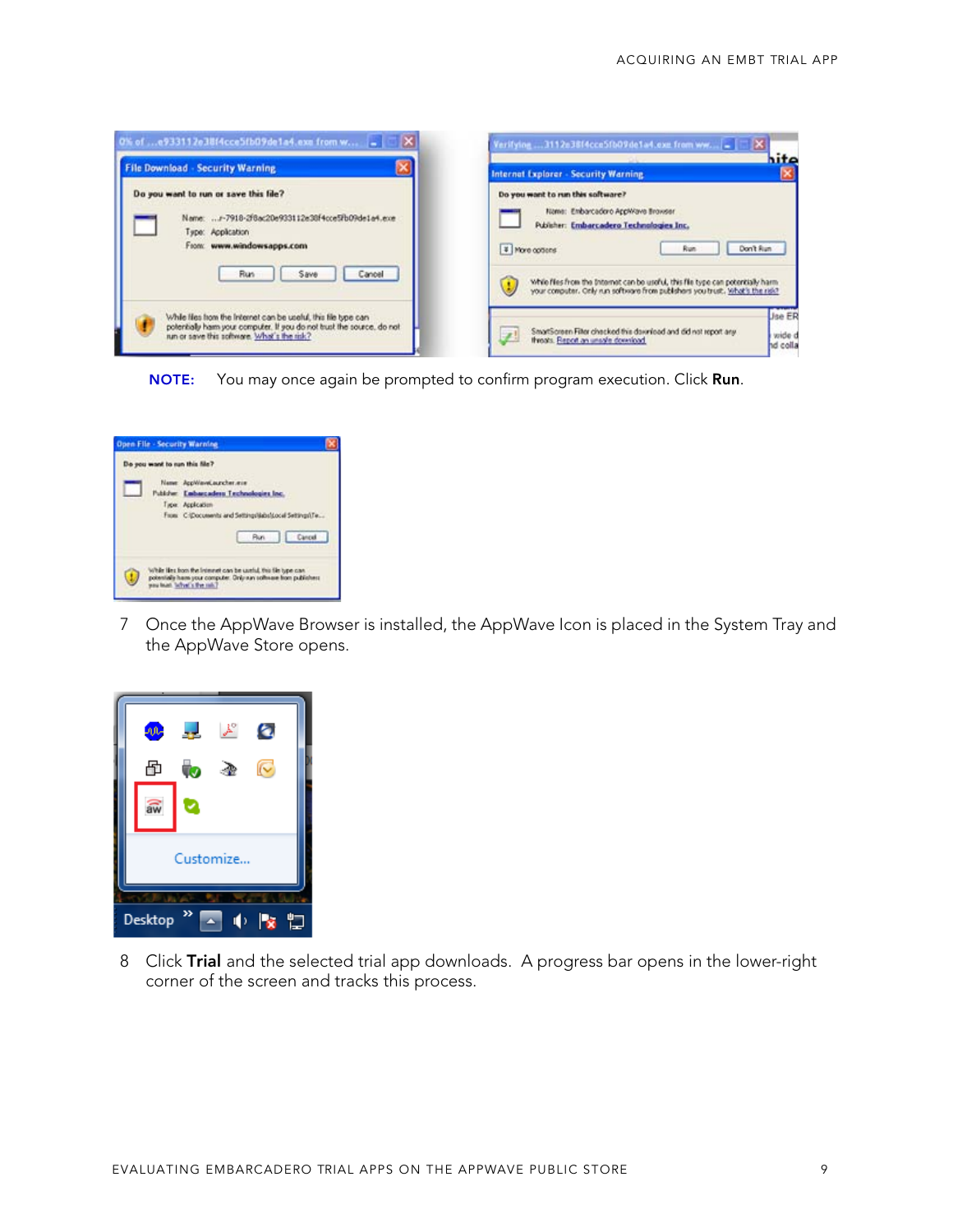

Search

Home

Communication

**Database** 

Development

**Education & Reference** 

Games

Multimedia

|                | <b>ER/Studio® Softwar</b><br>Version:1.10 (Trial)   License:Free<br><b>★★★★★   Database   Embarcade</b><br>trial |
|----------------|------------------------------------------------------------------------------------------------------------------|
| <b>Details</b> | <b>Reviews</b>                                                                                                   |

Visually analyze and design complex applications on the U

| $  \mathbf{u}   \leq   \mathbf{u}   \leq   \mathbf{u}   \leq   \mathbf{u}   \leq   \mathbf{u}  $                  |                                                                                                                                                                                                                                                                                                                                                                                                                                                                                                                                                                                                                                                   |  |
|-------------------------------------------------------------------------------------------------------------------|---------------------------------------------------------------------------------------------------------------------------------------------------------------------------------------------------------------------------------------------------------------------------------------------------------------------------------------------------------------------------------------------------------------------------------------------------------------------------------------------------------------------------------------------------------------------------------------------------------------------------------------------------|--|
| C Hodel Nevigat 22 \ C Norigator   " [7   14 Danal 11                                                             |                                                                                                                                                                                                                                                                                                                                                                                                                                                                                                                                                                                                                                                   |  |
| <b>H-R Danak</b><br><b>BASINES</b><br><b>ZI Detailvow)</b><br>Denud<br>metamodelo<br>ili dopun<br><b>AB UNIOS</b> | $\mathbb{R}=\Phi\left[\left\{1\boxplus \mathbb{R} \oplus \mathbb{Q}^{\top}\right\} \oplus \Phi\Phi_{1}\right] \oplus \left\{\left\{2\boxplus \mathbb{Q} \oplus \mathbb{Q}^{\top}\right\} \oplus \left\{\mathbb{Z}^{\top}\boxtimes \mathbb{Z}^{\top}\mathscr{H}\right\} \right] \oplus \mathbb{Z}\left[\mathbb{Z}^{\top}\boxtimes \mathbb{Z}^{\top}\right] \oplus \left\{\left\{2\boxplus \mathbb{Z}^{\top}\boxtimes \mathbb{Z}^{\top}\right\} \oplus \left\{\left\{\mathbb{Z}^{\top}\box$<br>84 QF<br><b>Text</b><br>Q. Cless<br>$\sim$<br>÷<br>$\sim$<br>û<br>$\frac{1}{2}$<br>DataTveet<br><sup>1</sup> in<br>$\overline{a}$<br>H<br><b>Q</b> = |  |

## <span id="page-9-0"></span>FINDING YOUR EMBT TRIAL APP

1 Double-click the AppWave Browser icon in the System Tray.



- **TIP:** If the icon is not in the System Tray, you can launch AppWave Browser from its shortcut on the desktop or click **Start** and from the **Embarcadero AppWave Browser** folder choose **AppWave Browser**.
- 2 Once the Browser starts, click **Managed Apps** to see the trial application.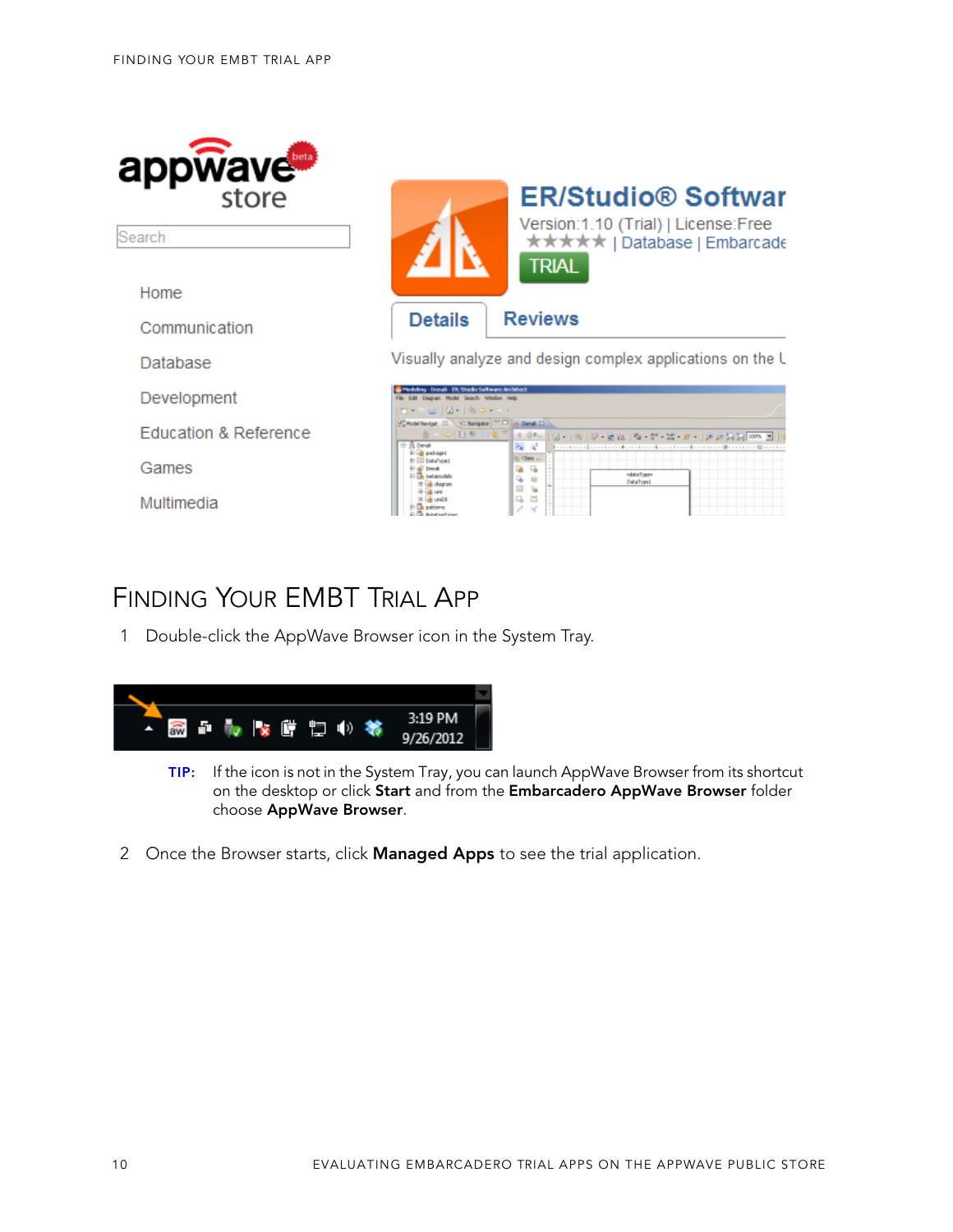

- 3 Click **Run** to launch the application.
	- **TIP:** You can create a desktop shortcut that launches AppWave Browser and the selected app by right-clicking the app icon shown above and choosing **Create shortcut on Desktop**.

#### <span id="page-10-0"></span>EXTENDING YOUR EMBT SOFTWARE TRIAL

Under certain circumstances you may be able to extend the trial period.

- 1 Contact Embarcadero support at [embarcadero.com/support.](http://www.embarcadero.com/support) Support emails you a trial license activation file.
- 2 In the EMBT trial software, select the **Help** menu and choose **Embarcadero Product License Manager.**
- 3 Select the **License** menu and choose **Import**.

| Serial<br>File | License          |                               |
|----------------|------------------|-------------------------------|
|                | Import<br>Delete | ita Architect Trial - 14 days |

4 Browse to the location of the license activation file provided to you by Embarcadero support and click **Open**.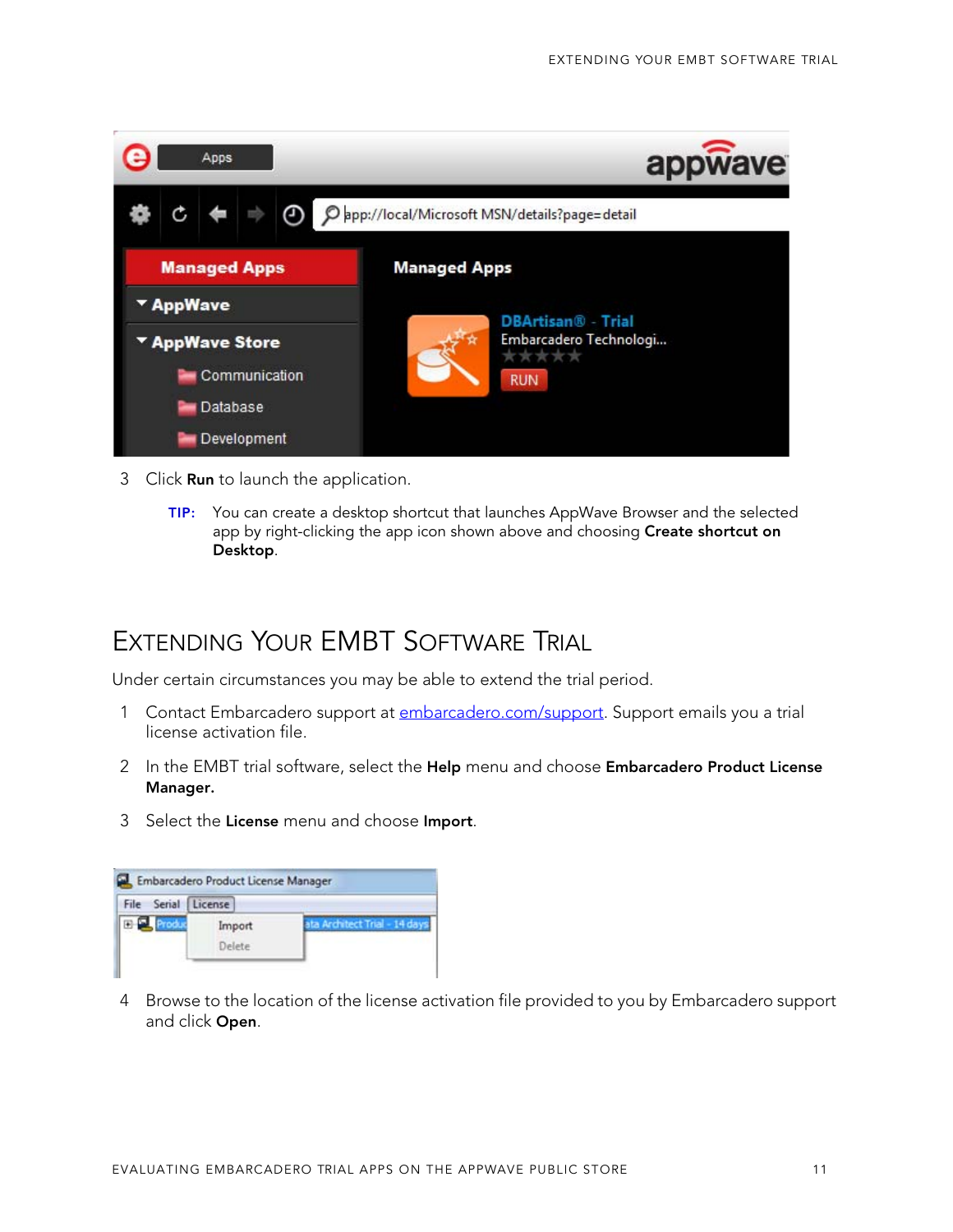### <span id="page-11-0"></span>ACQUIRING EMBT SOFTWARE WHEN YOUR TRIAL EXPIRES

The standard length of an EMBT trial is 14 days. When you try to run an app after the trial period expires, you will see a dialog similar to the following:



To continue using the app, you must obtain or register a license. There are several options available for you to license your app:

- Click **Buy now** or click one of the links below to purchase the product.
	- Buy now from the Embarcadero online store [\(www.embarcadero.com/online-stores](https://store.embarcadero.com/542/purl-buynow))
	- Buy from an Embarcadero partner [\(www.embarcadero.com/company/contact-sales-or](http://www.embarcadero.com/company/contact-sales-or-find-partner)[find-partner](http://www.embarcadero.com/company/contact-sales-or-find-partner))
	- Contact your nearest Embarcadero sales office [\(www.embarcadero.com/company/](http://www.embarcadero.com/company/contact-sales-or-find-partner?filtertype=Sales%20Office) [contact-sales-or-find-partner?filtertype=Sales%20Office\)](http://www.embarcadero.com/company/contact-sales-or-find-partner?filtertype=Sales%20Office)
- Click **Continue** and a dialog similar to the following appears where you can register your license.

| ER/Studio 9.1 Product Registration<br>Please specify your serial number to register your Embarcadero product.            |          |                                                |                                                                            |
|--------------------------------------------------------------------------------------------------------------------------|----------|------------------------------------------------|----------------------------------------------------------------------------|
| Select one of the following:                                                                                             |          |                                                |                                                                            |
| (F Register using Online Registration)                                                                                   |          |                                                |                                                                            |
| Serial Number:                                                                                                           |          |                                                | . Titals                                                                   |
| Regstration Code:                                                                                                        | 12264447 |                                                |                                                                            |
| DN Login name or Email:<br><b>DN Password:</b>                                                                           |          | Ehave a DN account, but I've lost my password. | I need to create a DN account.<br>Trauble Connecting? Try Web Registration |
| <sup>1</sup> I have received an activation file (".slp or reg".b/I)<br>Club, filtransie by Baukier untur activation für. |          |                                                | DOWN                                                                       |
|                                                                                                                          |          |                                                |                                                                            |
|                                                                                                                          |          |                                                |                                                                            |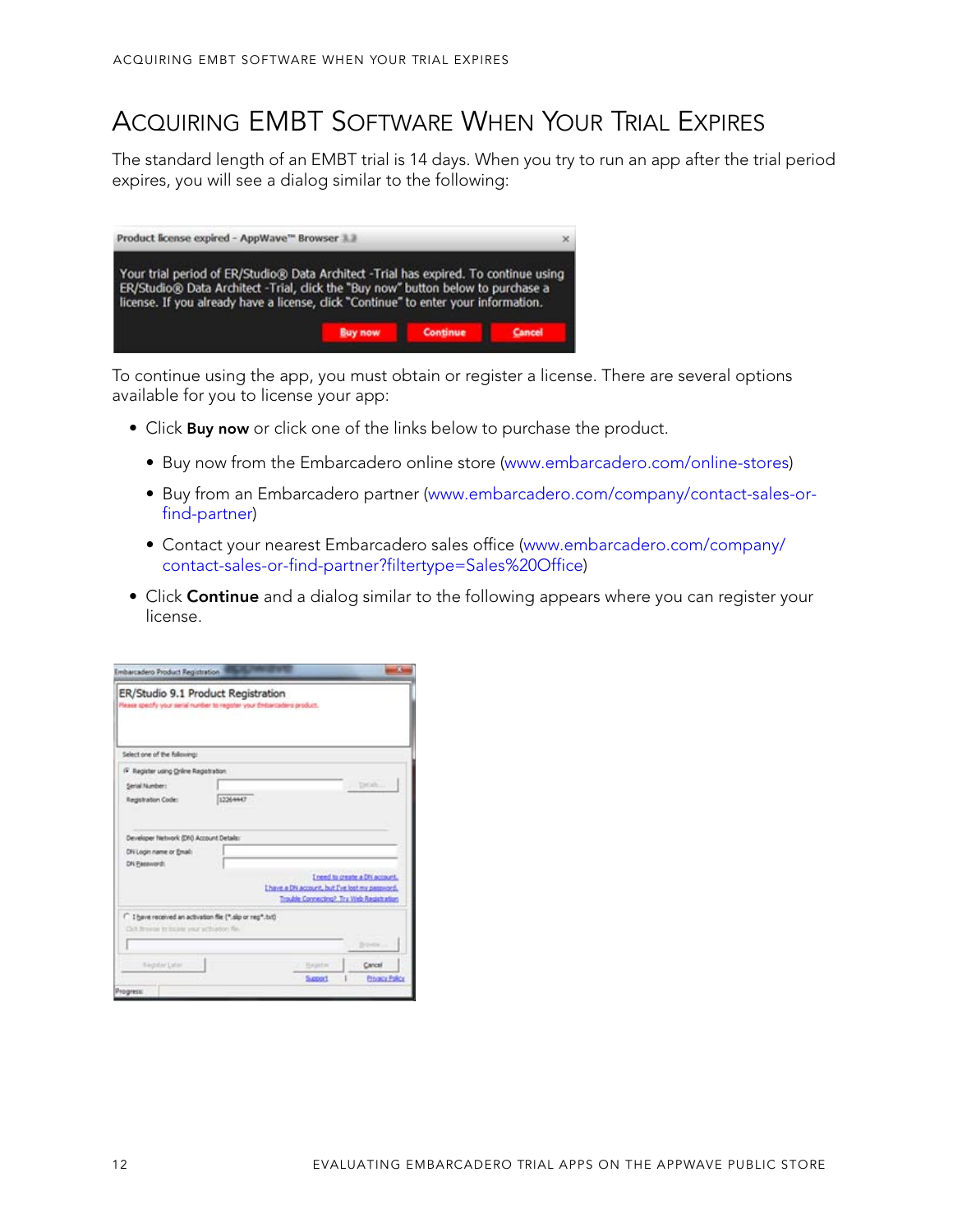#### <span id="page-12-0"></span>SEARCHING FOR OTHER EMBT TRIAL APPS

#### 1 Click **AppWave Store**.

2 In the search bar, enter **Embarcadero**.

All the apps available for trial from Embarcadero appear in the Application Window.



**TIP:** You can try out other apps by clicking the subfolders of **AppWave Store** and then clicking **Free**. To see all the apps available, click the top level of **AppWave Store**.

### <span id="page-12-1"></span>UNINSTALLING YOUR EMBT TRIAL APP

You can remove apps that you previously ran on your system. You cannot remove an app that is currently running. When you remove an app, any file associations for that app are also removed.

- 1 In the **Managed Apps**, locate the app you want to remove.
- 2 Right-click the app and select **Delete Item** to delete the app and its bookmark.